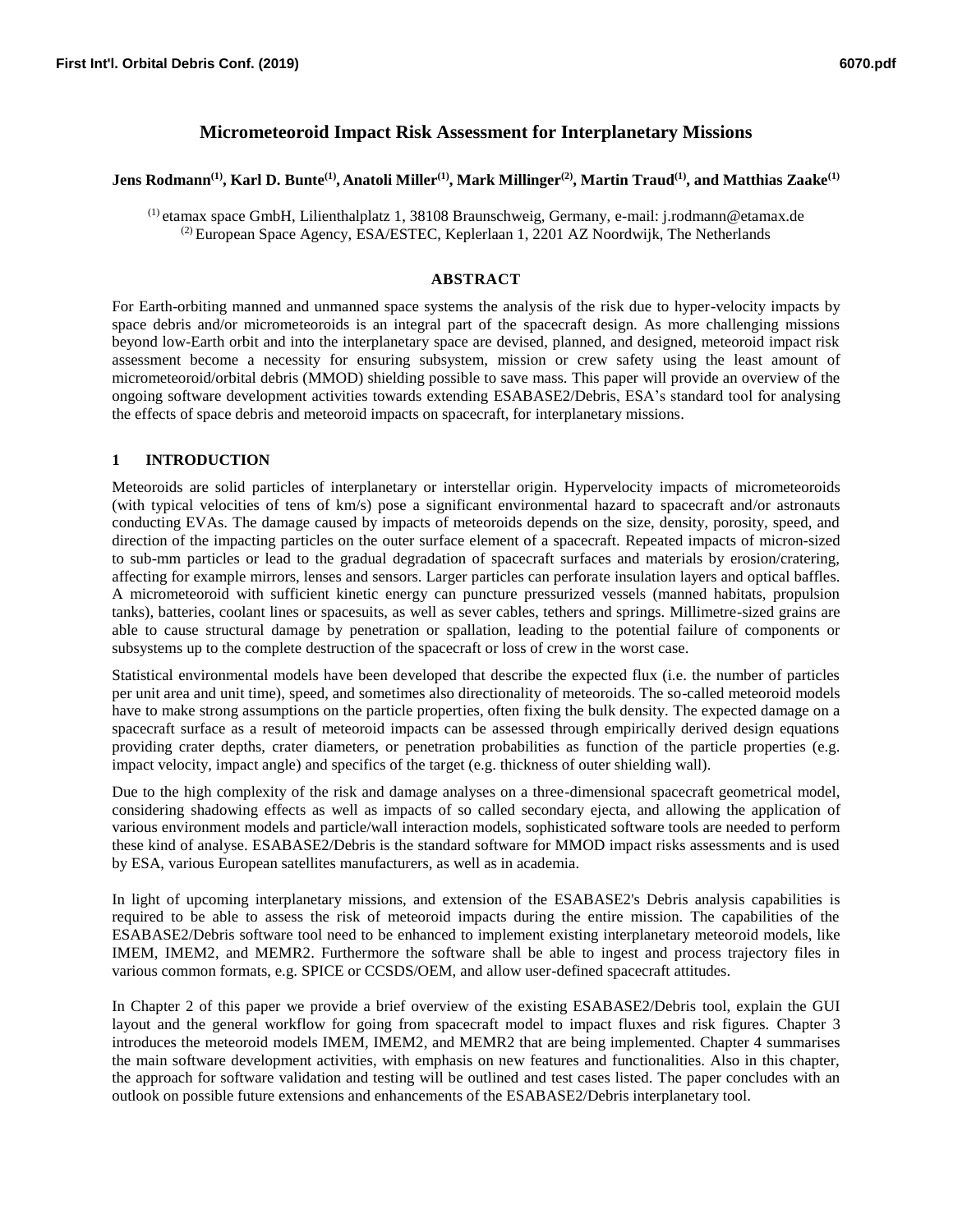### **2 ESABASE2/DEBRIS**

ESABASE2/Debris, developed by etamax space, is ESA's standard software application to analyse the effects of space debris and meteoroid impacts on spacecraft in the near-Earth environment, i.e. on Earth and lunar orbits, on transfer orbits to the Moon, and around the Sun-Earth Lagrangian points L1 and L2. ESABASE2/Debris allows reading in or building 3D spacecraft models, setting damage and failure equations/laws, and incorporates the latest models of the Near-Earth space debris and meteoroid environments. The software computes impact fluxes, distributions for mass, size and velocities of the impactors as functions of time and spacecraft surface area, as well as risk assessments (e.g. probability-of-no-penetration values) over the complete mission. A detailed description of the capabilities of ESABASE2/Debris can be found in [1].

ESABASE2 is stand-alone desktop application for Windows and Linux. It comes with a freely customisable graphical user interface (GUI) and is based on the well-known open-source Eclipse software. The GUI consists of the following main window elements (see Fig. 1):

**Project Explorer (1)**:

Provides access to all ESABASE2 projects in the user's workspace and the related input and output files.

- **Geometry Editor (2):** Provides geometry creation, viewing and editing capabilities.
- **Mission Editor and visualisation (3)**: Enables the specification of the orbit and mission and its visualisation.
- **Debris Editor (4)**:

Allows the specification of all debris and meteoroid analysis related input such as selection of the environment models and their parameters, failure and damage equations, ray-tracing parameters and particle size range to be considered.

**Outline (5)**:

Displays the content of an editor or the underlying file, respectively.

**Properties Editor (6)**:

Displays the content of an outline item and allows editing of its parameters



Fig. 1. Layout of the ESABASE2/Debris graphical user interface showing the main window elements for project setup, orbit and model input, visualization, and user information.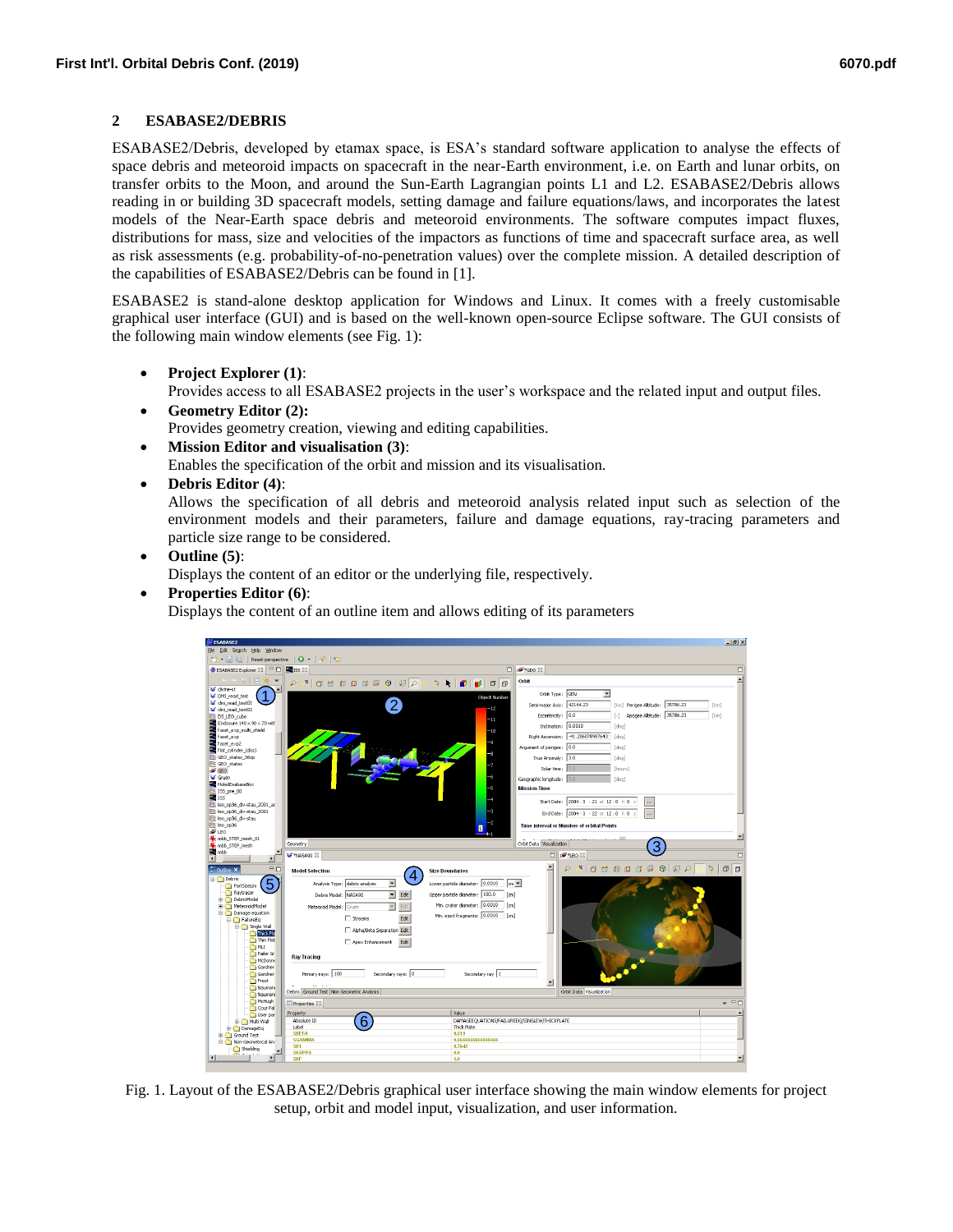### **3 INTERPLANETARY METEOROID MODELS**

The meteoroid environment encountered by a spacecraft are specified by different statistical models. They describe the spatial distribution of meteoroids (interplanetary dust particles) and provide information of their number (flux), impact speed, and directionality.

Meteoroids originate from three distinct sources: cometary activity (ejection through outgassing, fragmentation of the nucleus); mutual collision of asteroid or rotational break-up; and particles entering from interstellar space. The main contribution to the dust cloud in the inner solar system stems from Jupiter-family comets (JFCs) with orbital period below 20 years and low to moderate inclinations against the ecliptic  $(i<30$  deg). Meteoroids model have been built from various types of observations and measurements, e.g. lunar microcrater number distributions [2], meteor observations by ground-based radars (e.g. AMOR, CMOR), zodiacal light/infrared sky brightness measurements (e.g. by Helios, COBE), as well as in-situ dust particle detectors (e.g. on Pioneers, Cassini, New Horizons).

Reference [7] contains a good summary of the history of meteoroid models for the interplanetary space. Here we focus on those interplanetary meteoroid models that are being implemented into the ESABASE2/Debris tool as part of an ongoing ESA project, see also Table 1.

# **3.1 IMEM**

ESA developed the Interplanetary Meteoroid Environment Model (IMEM), which models the orbits of particles from Jupiter-family comets and asteroids, and was fitted largely to in situ data and infrared brightness measurements [6]. An interstellar population is parametrized as mono-directional stream. Cometary and asteroidal populations are split into heavier ("collision dominated") and lighter ("Poynting-Robertson dominated") groups. This results in a discontinuity in the mass flux at around  $10^{-5}$  g. Modelled meteor observations were not used because they were found to be inconsistent with modelled infrared data.

### **3.2 IMEM2**

IMEM2 contains a dynamical engineering model of the dust component of the space environment using state-of-theart knowledge of dust cloud constituents and their development under dynamical and physical effects [7]. The aim was to improve on the IMEM model and to remove its step-wise mass flux by fully integrating the dynamics of particles of radii 1 µm–1 cm. The model is built from knowledge of the orbital distributions of the dust parent bodies (cometary and asteroidal populations). The model is designed to match dust observations as closely as possible, including infrared data from the Cosmic Background Explorer (COBE), lunar microcrater counts, meteor orbit radar velocity, and orbital element distributions, as well as the flux of dust particles at the Earth.

| <b>Meteoroid</b><br>model | <b>Model range</b><br>(au)      | Particle radius $(\mu m)$<br>or mass range $(g)$                    | <b>Particle density</b><br>$(g/cm^3)$                                                      | <b>References</b>                        |
|---------------------------|---------------------------------|---------------------------------------------------------------------|--------------------------------------------------------------------------------------------|------------------------------------------|
| Grün model                | at 1 au                         | $10^{-18} 100$ g                                                    | 2.5                                                                                        | Grün et al. (1985) [2]                   |
| Divine-Staubach<br>model  | $r = 0.120$                     | $10^{-18} 1$ g                                                      | 5 populations                                                                              | Divine (1993) [3]<br>Staubach (1997) [4] |
| <b>IMEM</b>               | $r = 0.056$                     | $10^{-18} 1$ g                                                      | 5 populations                                                                              | Dikarev et al. (2005) [6]                |
| IMEM <sub>2</sub>         | <i>x</i> , <i>y</i> , $z = -66$ | 1, 5, 12.5, 25, 50, 125,<br>250, 500, 1250, 2500,<br>5000, 10000 µm | 3 populations, 2<br>$g/cm3$ assumed<br>for JFCs                                            | Soja et al. (2019) [7]                   |
| MEMR <sub>2</sub>         | $r = 0.22$                      | $10^{-6}10$ g                                                       | 1.0                                                                                        | Moorhead et al. (2015) [8]               |
| MEM <sub>3</sub>          | $r = 0.22$                      | $10^{-6}10$ g                                                       | Two populations<br>centred on $\sim$ 1 and<br>$\sim$ 4 g/cm <sup>3</sup> ,<br>respectively | Moorhead et al. (2019) [10]              |

Table 1. Comparison of different interplanetary meteoroids models. Models shown in boldface are being implemented into ESABASE2/Debris. The inclusion of the Divine-Staubach model is considered as an option.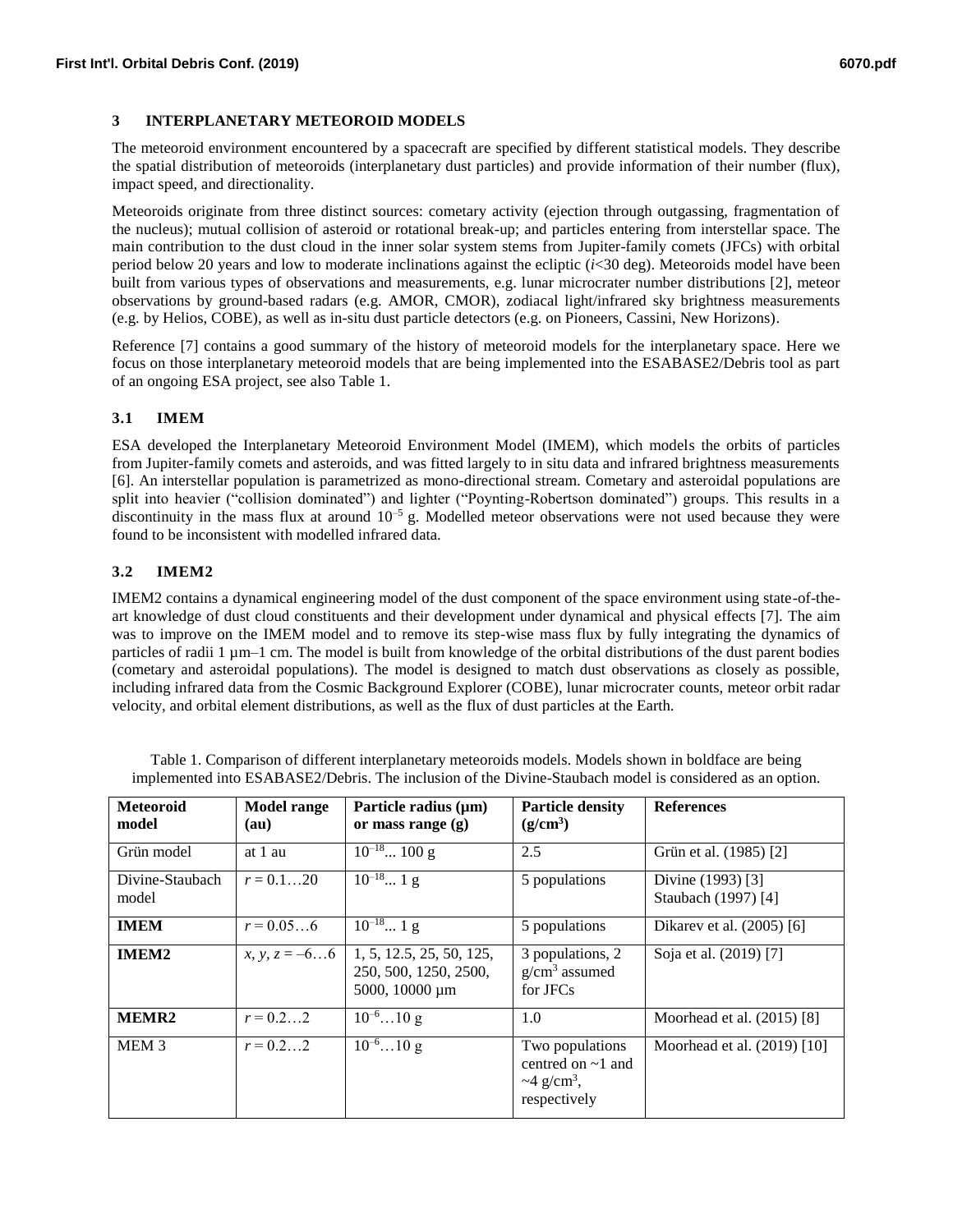# **3.3 MEMR2**

NASA continues the development of the Meteoroid Engineering Model (MEM [5] and updated version MEMR2 [8]), which uses dynamical models of cometary and asteroid particle orbits fitted to meteor orbit radar and in-situ data.

#### **3.4 Comparison of meteoroid models**

Reference [9] described the meteoroid complex as "one of the least-understood space environments". Our limited understanding is evident when comparing different meteoroid environment models with one another. For particle masses above  $10^{-6}$  g the fluxes computed from several models differ by at least an order of magnitude (Fig. 2, left); away from 1 au the difference can be even more. Velocity distributions show significant differences among meteoroid model (Fig. 2, right).

This should worry every spacecraft design engineer or analyst, since these numbers are needed to perform a reliable impact risk assessment in order to establish and, if needed, remedy a significant impact risk to the spacecraft. It is noteworthy that none of the meteoroid models captures the temporal variability of the meteoroid flux and assume rotational symmetry about the ecliptic pole [9].



Fig. 2. Left: Comparison of cumulative flux on a flat plate for different meteoroid models [7]. Right: Differences in particle velocity as function of heliocentric distance for IMEM2 and IMEM, comparing various particle radii [7].

# **4 SOFTWARE DEVELOPMENT**

The work presented in this paper is the result of an ongoing ESA-funded project to extend the ESABASE2/Debris software to enable interplanetary mission and to introduce several new features and functionalities to improve the tool's handling and for the user. Below we list new the main software development activities:

- **Trajectory interface:** Read spacecraft trajectory files in the SPICE SPK kernel format (binary) or as a CCSDS OEM file (human-readable ASCII).
- **Loading SPICE meta-kernel:** Load SPICE meta-kernels (.tm) to included additional celestial bodies (DE ephemerides for the planets of the inner solar system are included by default) or update leap-second kernel.
- **Stepping algorithm:** Automatically propose a suitable number of orbital points for the impact analysis depending on changes in the spatial dust density
- **Visualisation:** Show spacecraft trajectory before computation, including orbital arcs of planets during mission time, see Fig. 3.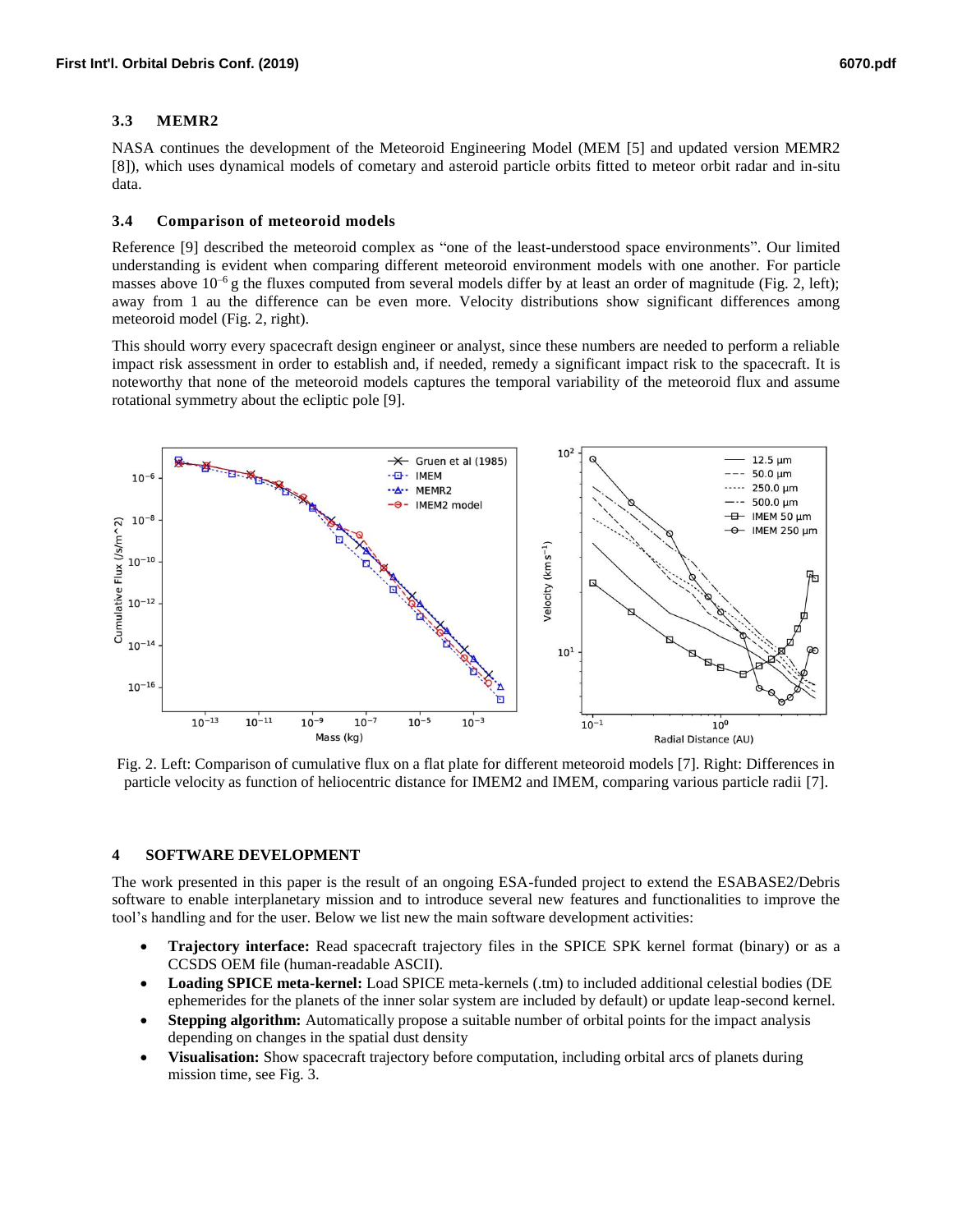- **Quick-view of dust density:** Provide a visual feedback of the dust spatial density along the spacecraft trajectory, using precomputed look-up tables (density grids)
- **Post-processing:** Show "risk" (i.e. number of failures) as a function of time and location; display 3-d plots of fluxes as function of azimuth and elevation; display 3-d plots of fluxes as function of impactor mass and relative velocity
- **Highlighting of weak spots:** For each spacecraft element, provide a better statistical description of impact parameter distributions (impact angle, velocity) via five-figure summaries using the FAME algorithm [10].
- **Validation and tests:** The correct implementation of the meteoroid models will be validate by comparing the model results produced by ESABASE2/Debris for each particular model against its stand-alone version. Multiple test cases have been defined for various ESA mission interplanetary (BepiColombo, Solar Orbiter, ExoMars, and JUICE). Additional tests are meant to check possible model range violations at the inner and outer boundaries, or out of the ecliptic (Parker Space Probe, New Horizons, and Ulysses, respectively).



Fig. 3. Preliminary design of the Mission Editor GUI.

# **5 OUTLOOK FOR FUTURE DEVELOPMENTS**

etamax space is currently extending and enhancing ESABASE2/Debris, ESA's standard software tool for MMOD impact risks assessments, to enable the analysis of interplanetary missions. Several interplanetary meteoroid models are being integrated (IMEM, IMEM2, MEMR2, and optionally Divine-Staubach), which will greatly facilitate crossvalidation of models by direct comparison of the corresponding outputs. In addition, the capabilities of the software during pre-analysis as well as the post-processing of analysis results are significantly improved. The software development described in this paper will be completed in the second quarter of 2020.

MMOD environments models are evolving and being updated, albeit slowly. The development of improved meteoroid models is the subject of ongoing research and development activities at NASA and ESA, some more science-oriented, others more engineering-driven. As these new models become available, they are good candidates for future major upgrades of ESABASE2's Debris application. A case in point is the latest release of NASA Meteoroid Engineering Model MEM 3 [11]. Another possible future development could deal with the inherent uncertainties of meteoroid impact risk assessments, which are a combination of uncertainties related to the environment model itself and to the penetration equations applied (e.g. ballistic limit equation) [12].

ESABASE2 is distributed under an ESA Software License. Details about licensing conditions can be found at [http://esabase2.net.](http://esabase2.net/) Interested parties are invited to contact [esabase2@etamax.de](mailto:esabase2@etamax.de) for further information and/or support.